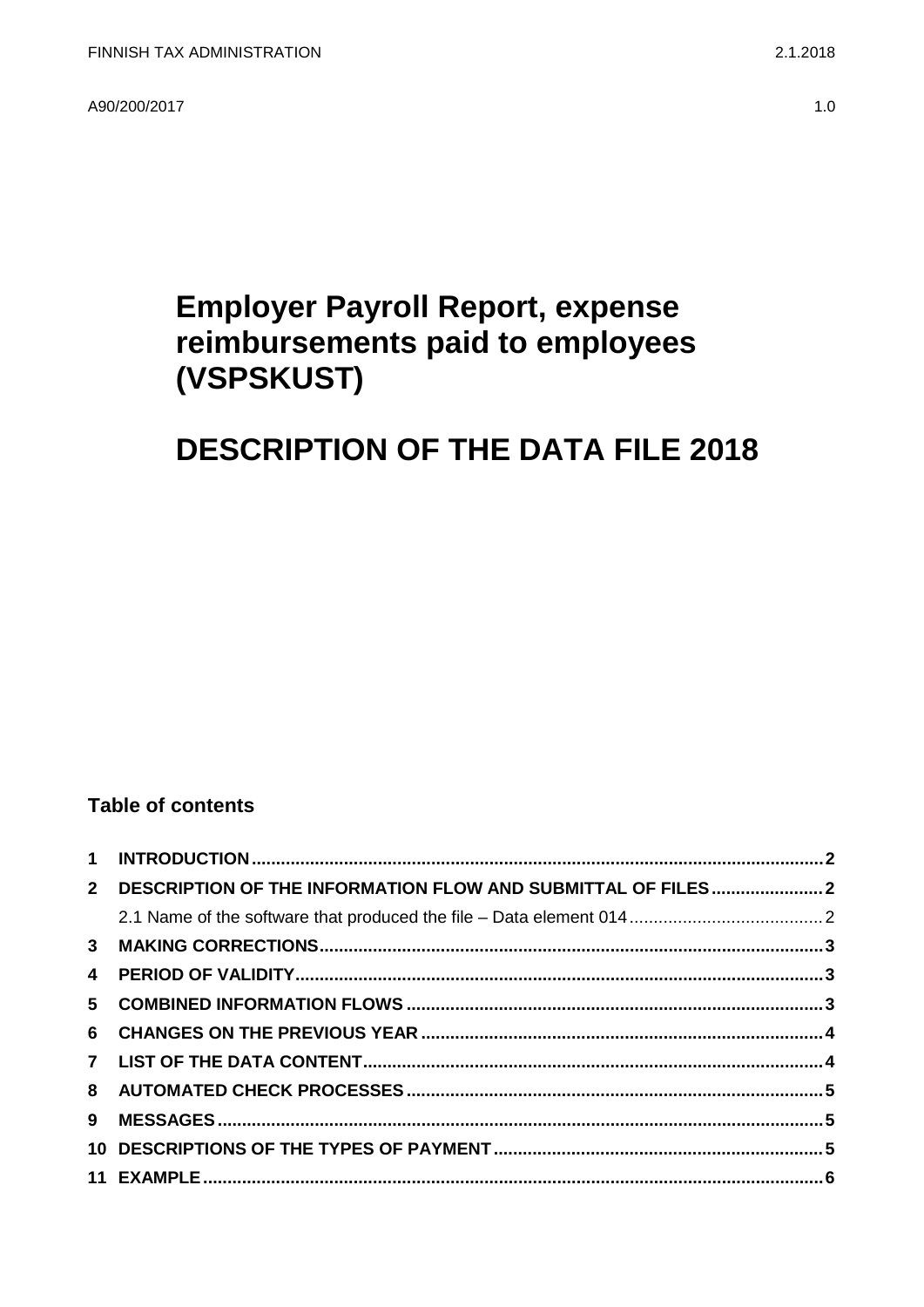## **Version history**

| Date      | <b>Version</b> | <b>Description</b>                              |
|-----------|----------------|-------------------------------------------------|
| 12.1.2018 | 1.0            | First release concerning the 2018 taxable year. |

#### <span id="page-1-0"></span>**1 INTRODUCTION**

This guidance explains the structure of the required inbound file and the check procedures that follow. For more information, see tax.fi > About us > Information and material on taxation > IT developers > e-Filing guidance > Electronic filing of information returns General description.

#### <span id="page-1-1"></span>**2 DESCRIPTION OF THE INFORMATION FLOW AND SUBMITTAL OF FILES**

Employers and other similar payors must use the format discussed in this document when sending their Employer Payroll Reports (annual information) in accordance with the rules of the Official Decision of the Tax Administration on the Information-Reporting Requirement. The reporting concerns **tax-exempt reimbursement of expenses paid to the workers on the payroll**.

The reporting must include itemizations of each beneficiary or recipient of wages etc. Instructions for setting up the itemizations are provided below.

This Employer Payroll Report version is the itemization of worker-beneficiaries who are paid reimbursement for expenses (VSPSKUST). It is for filers who have an independent IT system keeping track of their reimbursement payments and a different IT system for payroll accounting. For this reason, two filings may be created for the same beneficiary (worker). Whereas tax-exempt reimbursement is reported by the VSPSKUST information flow, payroll is by the VSPSERIK information flow.

If payments from to the same beneficiary from the same payer are reported, consisting of wages, tax-exempt reimbursements and taxable reimbursements, produced by different software applications, there is a risk of double reporting. To prevent that, the data element for identification purposes (014) is added to the flow.

For more information and instructions, go to the 'Annual Information Returns' pages of the Website, > Forms > Annual information.

You must file your information returns electronically if you had more than five (5) workers whom you paid during the year. However, the requirement to use e-filing does not concern physical persons and estates of deceased physical persons unless they operate a trade, business, or agricultural farms/forestry units.

For more information on how filers must identify themselves electronically, on the requirements on Katso ID and Katso Role, and on the information flow's check routine for authorizations, click [here.](https://www.ilmoitin.fi/webtamo/sivut/IlmoituslajiRoolit?kieli=en&tv=VSPSKUST)

#### <span id="page-1-2"></span>**2.1 Name of the software that produced the file – Data element 014**

This data element (014) is mandatory, for purposes of identification, in the VSPSERIE, VSPSERIK, VSPSKUST, VSRAERIE and VSPSVYHT annual information flows.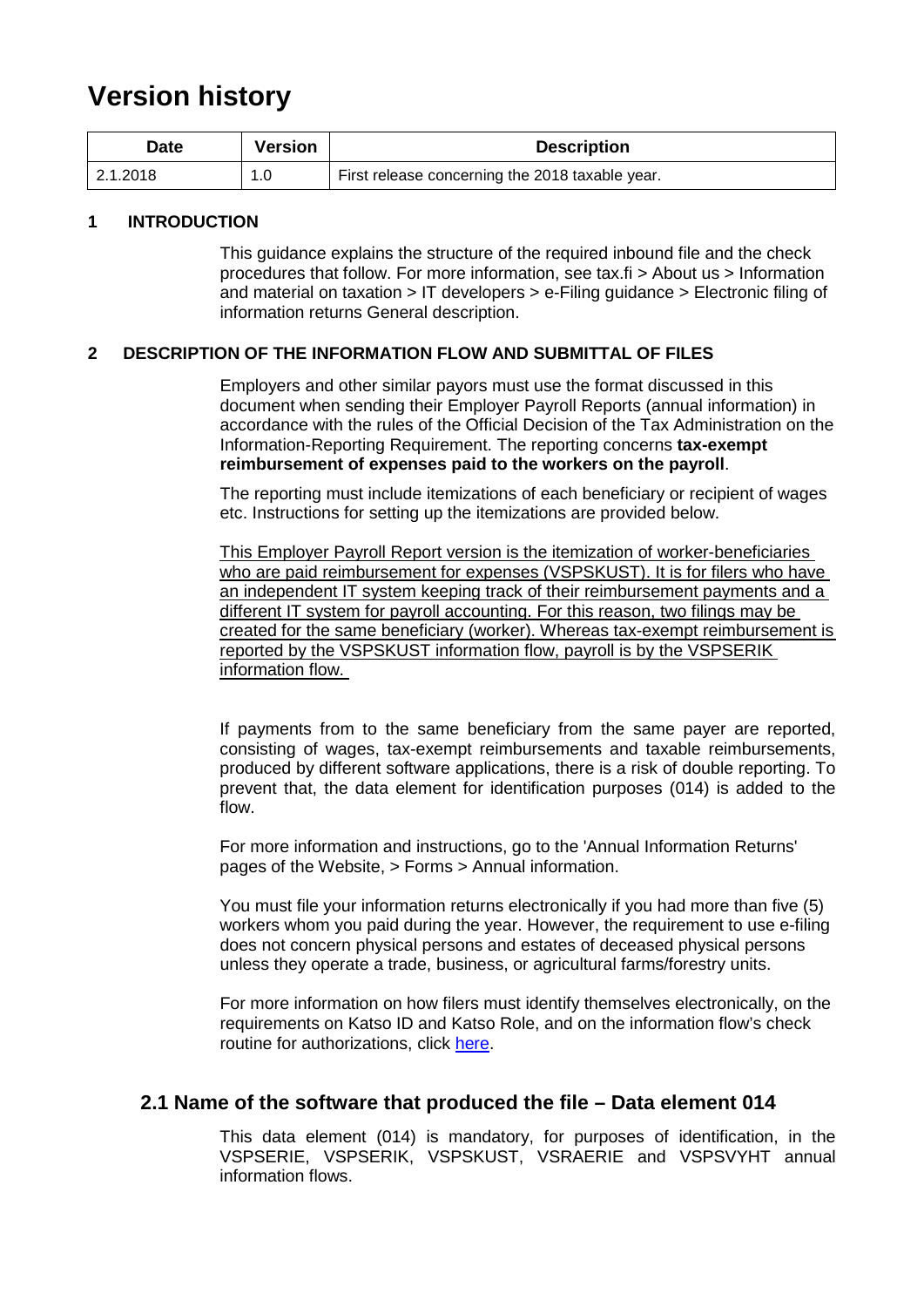In the future, the entry in 014 must contain the Business ID of the software provider company and two additional control characters. An underscore is required between the Business ID and the control characters. For the Business ID, it is mandatory to follow the exact format. The control characters are intended for the software provider company, so they can identify their software product according to their own needs.

The format of the name of software (014) data element is the following:

Y-TUNNUS\_AN2 ( 12 characters in total)

Example:

The provider of the "AccountingPro" software application has 6606611-7 as its Business ID. The provider not only sells "Accounting Pro" but also another application called "PayrollPro".

The entry in this data element should be:

014: 6606611-7\_AP (Accounting Pro)

014: 6606611-7\_PP (Payroll Pro)

If the software company does not have a Finnish Business ID, the dummy value 0000000-0 is permitted, for example, you can enter: 0000000-0\_U1.

If the software is developed independently by the payer reporting the annual information, enter the Business ID of the payer company in this field. Add control characters as appropriate.

#### <span id="page-2-0"></span>**3 MAKING CORRECTIONS**

For more information, see tax.fi > About us > Information and material on taxation > IT developers > e-Filing guidance > Making corrections to e-filed submittals of information returns.

However, this information flow has a special requirement affecting any corrections: We recommend that filers, when making corrections, use the same information flow, and the same software, as they used for the original submittal.

In other words, making corrections using the VSPSERIE flow is possible, but if this is done it is important to note that it will replace the VSPSERIK and VSPSKUST flows submitted earlier provided that the same software is used.

#### <span id="page-2-1"></span>**4 PERIOD OF VALIDITY**

This specification sets out the requirements of file formatting that come into force 25 January 2018 and continue to be in force until a new version of this specification is released.

The deadline for filing is 5 February 2019.

#### <span id="page-2-2"></span>**5 COMBINED INFORMATION FLOWS**

You may send us the following flows in the same computer file as you are sending your VSPSKUST flow:

- − VSPSVYHT
- − VSPSERIK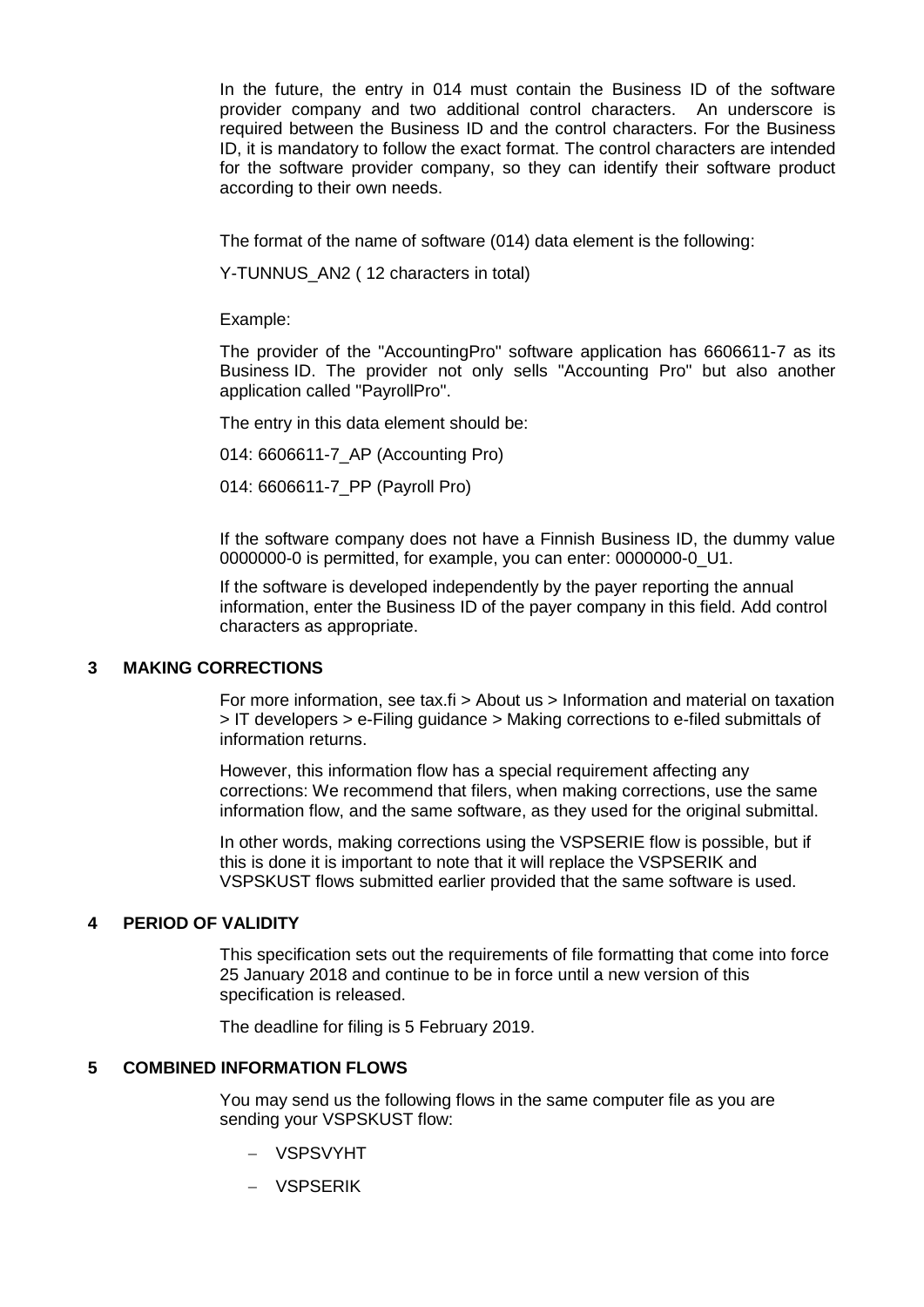#### − VSRAERIE

### <span id="page-3-0"></span>**6 CHANGES ON THE PREVIOUS YEAR**

| <b>Version</b> | Code      | Data element    | <b>Description</b> |
|----------------|-----------|-----------------|--------------------|
| $\overline{ }$ | 15-18/058 | Year of payment | Year changed       |

## <span id="page-3-1"></span>**7 LIST OF THE DATA CONTENT**

| Position Code P/VT |     |              |   | L/T           | Description                                                                                              | Format                           | Permissible<br>values                                                                 |
|--------------------|-----|--------------|---|---------------|----------------------------------------------------------------------------------------------------------|----------------------------------|---------------------------------------------------------------------------------------|
| $1 - 8$            | 000 | P            | T |               | File identifier                                                                                          | AN <sub>8</sub>                  | <b>VSPSKUST</b>                                                                       |
| 10                 | 082 | $\vee$       |   |               | Deletion                                                                                                 | A1                               | D                                                                                     |
| $12 - 13$          | 084 | P            | T |               | Type of Payment                                                                                          | AN <sub>2</sub>                  | P,1,PT,P3,PY,<br>YT, 1Y, 2, 2Y, 5,<br>5Y,<br>6,61,<br>H2, H5,<br>7K, 7L, 7M,<br>7N,7Q |
| 15-18              | 058 | P            | T |               | Year of payment                                                                                          | <b>VVVV</b>                      | 2018                                                                                  |
| 20-32              | 010 | P            | T |               | Payor's ID                                                                                               | ALITP     HETU                   |                                                                                       |
| 36-46              | 083 | P            | T | $\ast$        | Beneficiary's personal identity code<br>or Business ID                                                   | YTUNNUS  <br><b>HETU</b>         |                                                                                       |
| 48-82              | 085 | $\vee$       | T | $\ast$<br>V/P | Beneficiary's name                                                                                       | <b>AN35</b>                      |                                                                                       |
| 83-93              | 150 | $\vee$       |   |               | Total of tax-exempt allowances for expenses,<br>daily (per diem) allowances etc.                         | R8,2                             |                                                                                       |
| 95                 | 151 | V            |   |               | Tax-exempt allowance for expenses,<br>full per diem(0=No, 1= Yes)                                        | N1                               | 0,1                                                                                   |
| 97                 | 152 | $\mathsf{V}$ |   |               | Tax-exempt allowance for expenses,<br>partial per diem(0=No, 1= Yes)                                     | N1                               | 0,1                                                                                   |
| 99                 | 153 | $\vee$       |   |               | Tax-exempt allowance for expenses,<br>per diems for overseas business trips<br>$(0=No, 1=Yes)$           | N1                               | 0,1                                                                                   |
| 101                | 154 | $\mathsf{V}$ |   |               | Tax-exempt allowance for expenses,<br>meal money<br>$(0=No, 1=Yes)$                                      | N1                               | 0,1                                                                                   |
| 103-110 155        |     | V            |   |               | Tax-exempt allowance for expenses, kilometres<br>as the base<br>e                                        | $+N8$                            |                                                                                       |
| 111-121   156      |     | v            |   |               | Tax-exempt allowance for expenses, total<br>amount of paid tax-exempt allowance for<br>kilometres driven | R8,2                             |                                                                                       |
| 123-157 041        |     | V            |   |               | Name of contact person                                                                                   | AN35                             |                                                                                       |
| 159-193 042        |     | V            |   |               | Contact person's telephone                                                                               | PUHELIN2                         |                                                                                       |
| 195-217 048        |     | V            |   |               | Software application that produced the file                                                              | AN23                             |                                                                                       |
| 218-229 014        |     | P            | T |               | Name of the software that produced the file                                                              | Y-TUNNUS_AN2                     |                                                                                       |
| 231-244 198        |     | P            |   |               | Software-generated timestamp                                                                             | <b>DDMMYYYY</b><br><b>HHMMSS</b> |                                                                                       |
|                    | 999 | ${\sf P}$    |   |               | Final identifier                                                                                         | N <sub>8</sub>                   |                                                                                       |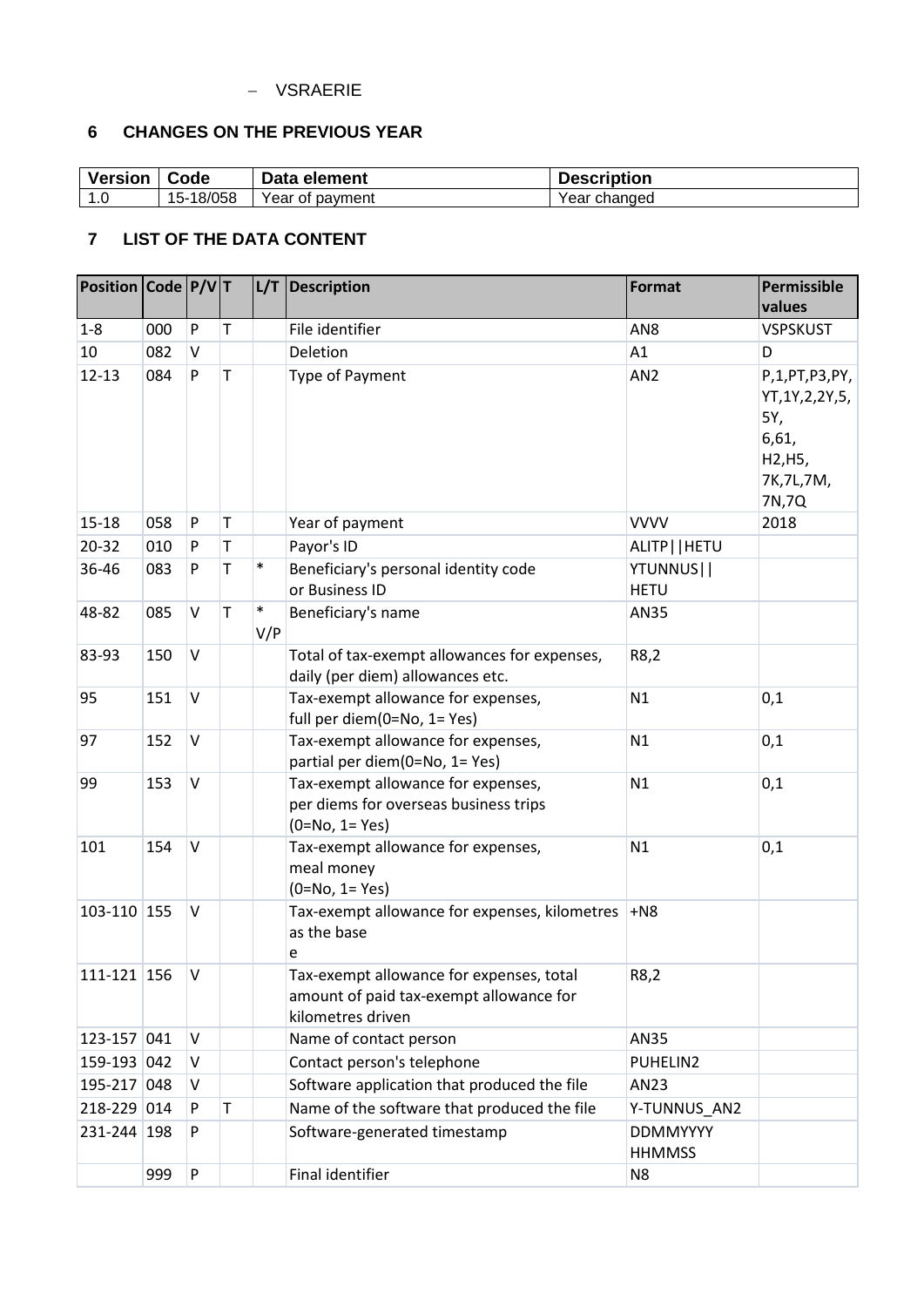#### <span id="page-4-0"></span>**8 AUTOMATED CHECK PROCESSES**

| New /   | Code | <b>Description of Calc. Rule / Check</b>                                                                                                   |
|---------|------|--------------------------------------------------------------------------------------------------------------------------------------------|
| Changed |      |                                                                                                                                            |
|         | 083  | Beneficiary's name (085) is a mandatory field because you have entered a                                                                   |
|         | 085  | dummy identity code in the Personal ID or Business ID (083) field.                                                                         |
|         |      | #1070; Beneficiary's name (085) is mandatory under the circumstances: the<br>personal ID or Business ID in (083) is a dummy identity code. |
|         | 010  | The (010 and 083) ID codes cannot be the same.                                                                                             |
|         | 083  |                                                                                                                                            |
|         |      | #1308; Identity codes (010 and 083) cannot be the same.                                                                                    |

#### <span id="page-4-1"></span>**9 MESSAGES**

Not applicable to this information flow.

#### <span id="page-4-2"></span>**10 DESCRIPTIONS OF THE TYPES OF PAYMENT**

- P Wages from principal employment
- 1 Wages from sideline employment
- PT Dividends or profit surplus based on a shareholder's work effort (taxable as wages)
- P3 Wages paid to a municipal daycare provider
- PY Wages from principal employment, if paid to an entrepreneur (refers to pay for work for which the beneficiary carries a YEL or MYEL insurance)
- YT Dividends based on a shareholder's, insured under the YEL/MYEL pension laws, work effort (taxable as wages)
- 1Y Wages from side occupations if paid to an entrepreneur (refers to pay for work for which the beneficiary carries a YEL or MYEL insurance)
- 5 Wages (as the basis for insurance premium computation), subject to the six-month rule
- 5Y Wages subject to the six-month rule if paid to an entrepreneur
- 6 Wages paid as a substitute payor including paid amounts of 'pay security' (§ 9.2 Prepayment Act)
- 61 Wages paid as a substitute payor under the six-month rule
- H2 Athlete's or sportsman's fees
- H5 Reimbursement paid by a nonprofit organisation
- 7K Wages paid by an employer (with a permanent establishment in Finland) to a worker not covered by Finnish social insurance
- 7L Wages paid by an employer (no permanent est. in Finland) to a worker not covered by Finnish social insurance
- 7M Wages paid by a foreign employer (no permanent est. in Finland) to a worker who is covered by Finnish social insurance